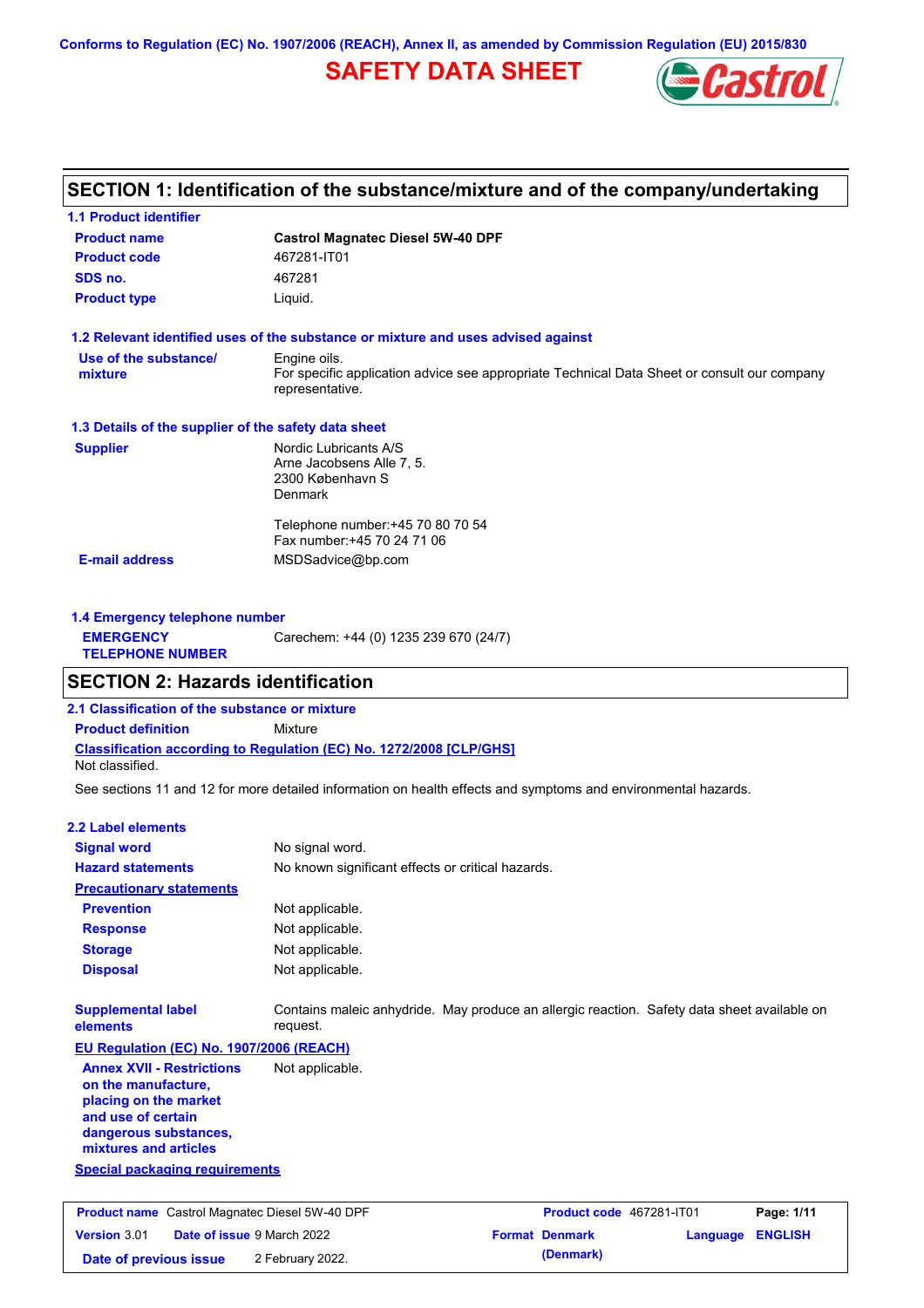## **SECTION 2: Hazards identification**

| <b>Containers to be fitted</b><br>with child-resistant<br>fastenings                                                     | Not applicable.                                                                                                                                                                                                          |
|--------------------------------------------------------------------------------------------------------------------------|--------------------------------------------------------------------------------------------------------------------------------------------------------------------------------------------------------------------------|
| <b>Tactile warning of danger</b>                                                                                         | Not applicable.                                                                                                                                                                                                          |
| 2.3 Other hazards                                                                                                        |                                                                                                                                                                                                                          |
| <b>Results of PBT and vPvB</b><br>assessment                                                                             | Product does not meet the criteria for PBT or vPvB according to Regulation (EC) No. 1907/2006,<br>Annex XIII.                                                                                                            |
| <b>Product meets the criteria</b><br>for PBT or vPvB according<br>to Regulation (EC) No.<br><b>1907/2006, Annex XIII</b> | This mixture does not contain any substances that are assessed to be a PBT or a vPvB.                                                                                                                                    |
| Other hazards which do<br>not result in classification                                                                   | Defatting to the skin.<br>USED ENGINE OILS<br>Used engine oil may contain hazardous components which have the potential to cause skin<br>cancer.<br>See Toxicological Information, section 11 of this Safety Data Sheet. |

### **SECTION 3: Composition/information on ingredients**

#### **3.2 Mixtures**

Mixture **Product definition**

| <b>Product/ingredient</b><br>name                              | <b>Identifiers</b>                                                                   | $\%$      | <b>Regulation (EC) No.</b><br>1272/2008 [CLP]                                                                                                                                    | <b>Type</b> |
|----------------------------------------------------------------|--------------------------------------------------------------------------------------|-----------|----------------------------------------------------------------------------------------------------------------------------------------------------------------------------------|-------------|
| Distillates (petroleum), hydrotreated<br>heavy paraffinic      | REACH #: 01-2119484627-25<br>EC: 265-157-1<br>CAS: 64742-54-7<br>Index: 649-467-00-8 | ≥50 - ≤75 | Not classified.                                                                                                                                                                  | $[2]$       |
| Distillates (petroleum), hydrotreated<br>heavy paraffinic      | REACH #: 01-2119484627-25<br>EC: 265-157-1<br>CAS: 64742-54-7<br>Index: 649-467-00-8 | ≥25 - ≤50 | Asp. Tox. 1, H304                                                                                                                                                                | [1] [2]     |
| Benzene, ethenyl-, polymer with<br>1,3-butadiene, hydrogenated | CAS: 66070-58-4                                                                      | ≤3        | Aquatic Chronic 4, H413                                                                                                                                                          | $[1]$       |
| maleic anhydride                                               | REACH #: 01-2119472428-31<br>EC: 203-571-6<br>CAS: 108-31-6<br>Index: 607-096-00-9   | < 0.001   | Acute Tox. 4, H302<br>Skin Corr. 1B, H314<br>Eye Dam. 1, H318<br>Resp. Sens. 1, H334<br>Skin Sens. 1A, H317<br>STOT RE 1, H372<br>(respiratory system)<br>(inhalation)<br>EUH071 | [1] [2]     |

**See Section 16 for the full text of the H statements declared above.**

### **Type**

[1] Substance classified with a health or environmental hazard

[2] Substance with a workplace exposure limit

[3] Substance meets the criteria for PBT according to Regulation (EC) No. 1907/2006, Annex XIII

[4] Substance meets the criteria for vPvB according to Regulation (EC) No. 1907/2006, Annex XIII

[5] Substance of equivalent concern

[6] Additional disclosure due to company policy

Occupational exposure limits, if available, are listed in Section 8.

### **SECTION 4: First aid measures**

## **4.1 Description of first aid measures**

| Eye contact            | contact lenses. Get medical attention.                | In case of contact, immediately flush eyes with plenty of water for at least 15 minutes. Eyelids<br>should be held away from the eyeball to ensure thorough rinsing. Check for and remove any                                          |                            |  |
|------------------------|-------------------------------------------------------|----------------------------------------------------------------------------------------------------------------------------------------------------------------------------------------------------------------------------------------|----------------------------|--|
| <b>Skin contact</b>    |                                                       | Wash skin thoroughly with soap and water or use recognised skin cleanser. Remove<br>contaminated clothing and shoes. Wash clothing before reuse. Clean shoes thoroughly before<br>reuse. Get medical attention if irritation develops. |                            |  |
|                        | <b>Product name</b> Castrol Magnatec Diesel 5W-40 DPF | Product code 467281-IT01                                                                                                                                                                                                               | Page: 2/11                 |  |
| Version 3.01           | Date of issue 9 March 2022                            | <b>Format Denmark</b>                                                                                                                                                                                                                  | <b>ENGLISH</b><br>Language |  |
| Date of previous issue | 2 February 2022.                                      | (Denmark)                                                                                                                                                                                                                              |                            |  |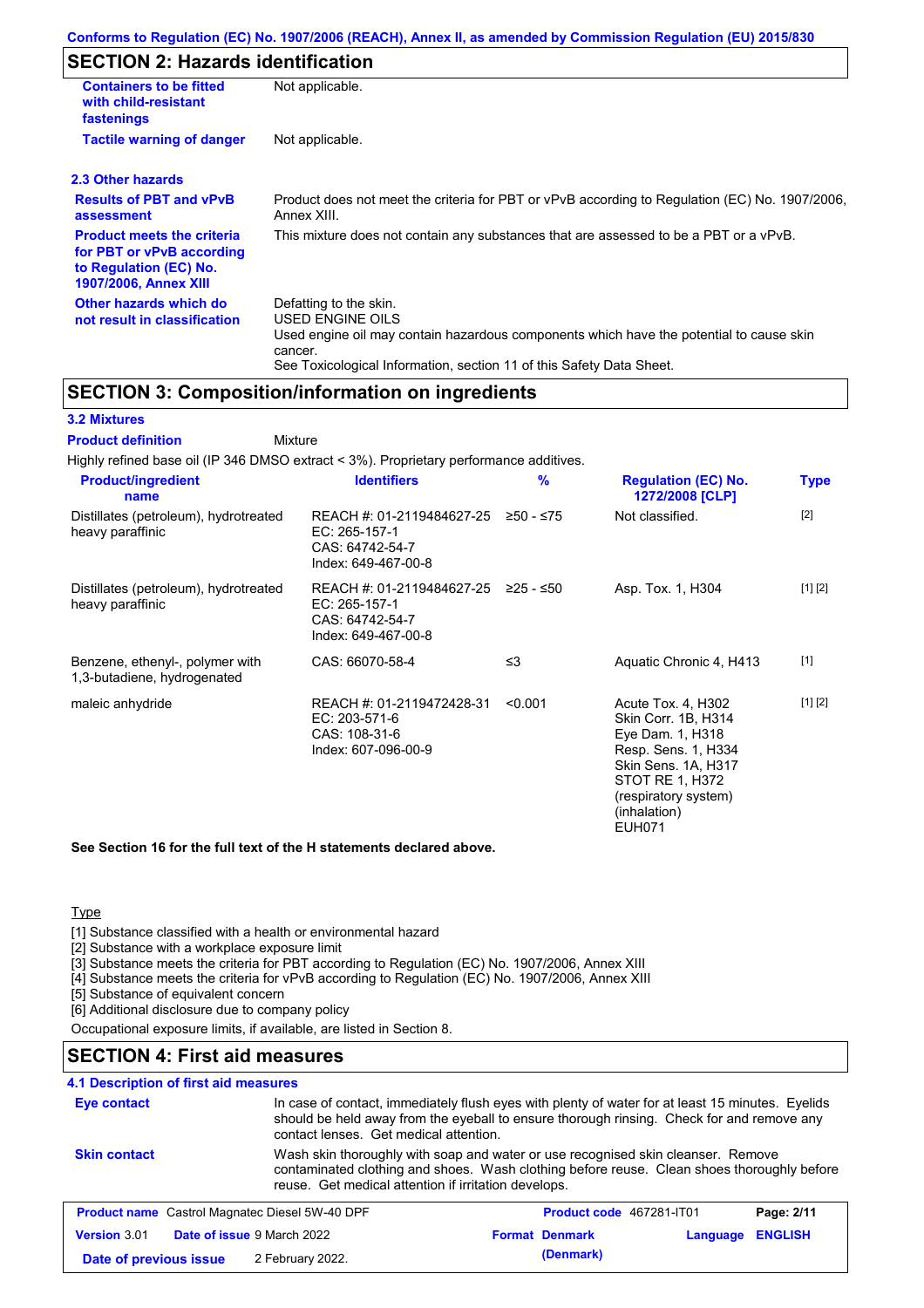### **Conforms to Regulation (EC) No. 1907/2006 (REACH), Annex II, as amended by Commission Regulation (EU) 2015/830**

## **SECTION 4: First aid measures**

| <b>Inhalation</b>                 | If inhaled, remove to fresh air. In case of inhalation of decomposition products in a fire,<br>symptoms may be delayed. The exposed person may need to be kept under medical<br>surveillance for 48 hours. Get medical attention if symptoms occur. |
|-----------------------------------|-----------------------------------------------------------------------------------------------------------------------------------------------------------------------------------------------------------------------------------------------------|
| Ingestion                         | Do not induce vomiting unless directed to do so by medical personnel. Get medical attention if<br>symptoms occur.                                                                                                                                   |
| <b>Protection of first-aiders</b> | No action shall be taken involving any personal risk or without suitable training.                                                                                                                                                                  |

#### **4.2 Most important symptoms and effects, both acute and delayed**

See Section 11 for more detailed information on health effects and symptoms.

| <b>Potential acute health effects</b> |                                                                                                                     |
|---------------------------------------|---------------------------------------------------------------------------------------------------------------------|
| <b>Inhalation</b>                     | Exposure to decomposition products may cause a health hazard. Serious effects may be<br>delayed following exposure. |
| <b>Ingestion</b>                      | No known significant effects or critical hazards.                                                                   |
| <b>Skin contact</b>                   | Defatting to the skin. May cause skin dryness and irritation.                                                       |
| Eye contact                           | No known significant effects or critical hazards.                                                                   |
|                                       | Delayed and immediate effects as well as chronic effects from short and long-term exposure                          |
| <b>Inhalation</b>                     | Overexposure to the inhalation of airborne droplets or aerosols may cause irritation of the<br>respiratory tract.   |
| <b>Ingestion</b>                      | Ingestion of large quantities may cause nausea and diarrhoea.                                                       |
| <b>Skin contact</b>                   | Prolonged or repeated contact can defat the skin and lead to irritation and/or dermatitis.                          |
| Eye contact                           | Potential risk of transient stinging or redness if accidental eye contact occurs.                                   |
|                                       |                                                                                                                     |

#### **4.3 Indication of any immediate medical attention and special treatment needed**

| <b>Notes to physician</b> | Treatment should in general be symptomatic and directed to relieving any effects.   |
|---------------------------|-------------------------------------------------------------------------------------|
|                           | In case of inhalation of decomposition products in a fire, symptoms may be delayed. |
|                           | The exposed person may need to be kept under medical surveillance for 48 hours.     |

## **SECTION 5: Firefighting measures**

| 5.1 Extinguishing media                                   |                                                                                                                                                                                                                                                                                                                                                                   |
|-----------------------------------------------------------|-------------------------------------------------------------------------------------------------------------------------------------------------------------------------------------------------------------------------------------------------------------------------------------------------------------------------------------------------------------------|
| <b>Suitable extinguishing</b><br>media                    | In case of fire, use foam, dry chemical or carbon dioxide extinguisher or spray.                                                                                                                                                                                                                                                                                  |
| <b>Unsuitable extinguishing</b><br>media                  | Do not use water jet. The use of a water jet may cause the fire to spread by splashing the<br>burning product.                                                                                                                                                                                                                                                    |
| 5.2 Special hazards arising from the substance or mixture |                                                                                                                                                                                                                                                                                                                                                                   |
| <b>Hazards from the</b><br>substance or mixture           | In a fire or if heated, a pressure increase will occur and the container may burst.                                                                                                                                                                                                                                                                               |
| <b>Hazardous combustion</b><br>products                   | Combustion products may include the following:<br>carbon oxides $(CO, CO2)$ (carbon monoxide, carbon dioxide)<br>nitrogen oxides ( $NO$ , $NO2$ etc.)                                                                                                                                                                                                             |
| <b>5.3 Advice for firefighters</b>                        |                                                                                                                                                                                                                                                                                                                                                                   |
| <b>Special precautions for</b><br>fire-fighters           | No action shall be taken involving any personal risk or without suitable training. Promptly<br>isolate the scene by removing all persons from the vicinity of the incident if there is a fire.                                                                                                                                                                    |
| <b>Special protective</b><br>equipment for fire-fighters  | Fire-fighters should wear appropriate protective equipment and self-contained breathing<br>apparatus (SCBA) with a full face-piece operated in positive pressure mode. Clothing for fire-<br>fighters (including helmets, protective boots and gloves) conforming to European standard EN<br>469 will provide a basic level of protection for chemical incidents. |

## **SECTION 6: Accidental release measures**

|                                | 6.1 Personal precautions, protective equipment and emergency procedures                                                                                                                                                                                                                                                             |
|--------------------------------|-------------------------------------------------------------------------------------------------------------------------------------------------------------------------------------------------------------------------------------------------------------------------------------------------------------------------------------|
| For non-emergency<br>personnel | No action shall be taken involving any personal risk or without suitable training. Evacuate<br>surrounding areas. Keep unnecessary and unprotected personnel from entering. Do not touch<br>or walk through spilt material. Floors may be slippery; use care to avoid falling. Put on<br>appropriate personal protective equipment. |
| For emergency responders       | If specialised clothing is required to deal with the spillage, take note of any information in<br>Section 8 on suitable and unsuitable materials. See also the information in "For non-<br>emergency personnel".                                                                                                                    |

| <b>Product name</b> Castrol Magnatec Diesel 5W-40 DPF |  | <b>Product code</b> 467281-IT01   |  | Page: 3/11            |                         |  |
|-------------------------------------------------------|--|-----------------------------------|--|-----------------------|-------------------------|--|
| <b>Version 3.01</b>                                   |  | <b>Date of issue 9 March 2022</b> |  | <b>Format Denmark</b> | <b>Language ENGLISH</b> |  |
| Date of previous issue                                |  | 2 February 2022.                  |  | (Denmark)             |                         |  |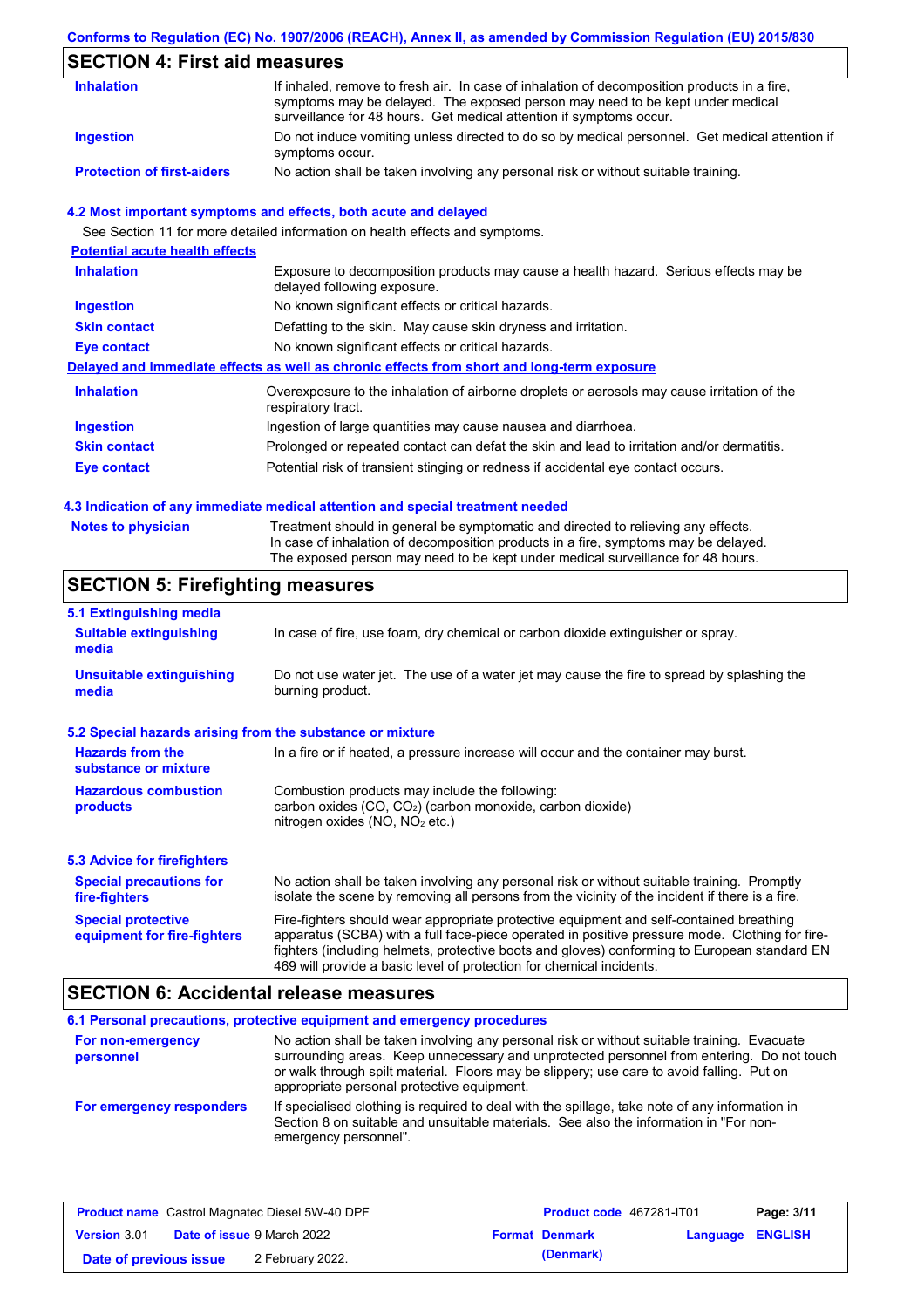# **SECTION 6: Accidental release measures**

| <b>6.2 Environmental</b><br><b>precautions</b> | Avoid dispersal of spilt material and runoff and contact with soil, waterways, drains and sewers.<br>Inform the relevant authorities if the product has caused environmental pollution (sewers,<br>waterways, soil or air).                                                                                                                                                                    |  |  |  |
|------------------------------------------------|------------------------------------------------------------------------------------------------------------------------------------------------------------------------------------------------------------------------------------------------------------------------------------------------------------------------------------------------------------------------------------------------|--|--|--|
|                                                | 6.3 Methods and material for containment and cleaning up                                                                                                                                                                                                                                                                                                                                       |  |  |  |
| <b>Small spill</b>                             | Stop leak if without risk. Move containers from spill area. Absorb with an inert material and<br>place in an appropriate waste disposal container. Dispose of via a licensed waste disposal<br>contractor.                                                                                                                                                                                     |  |  |  |
| Large spill                                    | Stop leak if without risk. Move containers from spill area. Prevent entry into sewers, water<br>courses, basements or confined areas. Contain and collect spillage with non-combustible,<br>absorbent material e.g. sand, earth, vermiculite or diatomaceous earth and place in container<br>for disposal according to local regulations. Dispose of via a licensed waste disposal contractor. |  |  |  |
| 6.4 Reference to other<br><b>sections</b>      | See Section 1 for emergency contact information.<br>See Section 5 for firefighting measures.<br>See Section 8 for information on appropriate personal protective equipment.<br>See Section 12 for environmental precautions.<br>See Section 13 for additional waste treatment information.                                                                                                     |  |  |  |

## **SECTION 7: Handling and storage**

| 7.1 Precautions for safe handling                                                    |                                                                                                                                                                                                                                                                                                                                                                                                                                                                                          |
|--------------------------------------------------------------------------------------|------------------------------------------------------------------------------------------------------------------------------------------------------------------------------------------------------------------------------------------------------------------------------------------------------------------------------------------------------------------------------------------------------------------------------------------------------------------------------------------|
| <b>Protective measures</b>                                                           | Put on appropriate personal protective equipment.                                                                                                                                                                                                                                                                                                                                                                                                                                        |
| <b>Advice on general</b><br>occupational hygiene                                     | Eating, drinking and smoking should be prohibited in areas where this material is handled,<br>stored and processed. Wash thoroughly after handling. Remove contaminated clothing and<br>protective equipment before entering eating areas. See also Section 8 for additional<br>information on hygiene measures.                                                                                                                                                                         |
| <b>7.2 Conditions for safe</b><br>storage, including any<br><i>incompatibilities</i> | Store in accordance with local regulations. Store in a dry, cool and well-ventilated area, away<br>from incompatible materials (see Section 10). Keep away from heat and direct sunlight. Keep<br>container tightly closed and sealed until ready for use. Containers that have been opened must<br>be carefully resealed and kept upright to prevent leakage. Store and use only in equipment/<br>containers designed for use with this product. Do not store in unlabelled containers. |
| <b>Not suitable</b>                                                                  | Prolonged exposure to elevated temperature.                                                                                                                                                                                                                                                                                                                                                                                                                                              |
| 7.3 Specific end use(s)                                                              |                                                                                                                                                                                                                                                                                                                                                                                                                                                                                          |

**Recommendations**

See section 1.2 and Exposure scenarios in annex, if applicable.

## **SECTION 8: Exposure controls/personal protection**

| <b>8.1 Control parameters</b> |  |
|-------------------------------|--|
|-------------------------------|--|

| <b>Occupational exposure limits</b>                    |                                                                                                                                                                                                                                                                                                                                                                                                                                                                                                                                                                                                                                                                                                                                                                                                                                                                                                                                                        |                                                                                                                                                                                                                                                      |  |  |  |
|--------------------------------------------------------|--------------------------------------------------------------------------------------------------------------------------------------------------------------------------------------------------------------------------------------------------------------------------------------------------------------------------------------------------------------------------------------------------------------------------------------------------------------------------------------------------------------------------------------------------------------------------------------------------------------------------------------------------------------------------------------------------------------------------------------------------------------------------------------------------------------------------------------------------------------------------------------------------------------------------------------------------------|------------------------------------------------------------------------------------------------------------------------------------------------------------------------------------------------------------------------------------------------------|--|--|--|
| <b>Product/ingredient name</b>                         |                                                                                                                                                                                                                                                                                                                                                                                                                                                                                                                                                                                                                                                                                                                                                                                                                                                                                                                                                        | <b>Exposure limit values</b>                                                                                                                                                                                                                         |  |  |  |
| Distillates (petroleum), hydrotreated heavy paraffinic |                                                                                                                                                                                                                                                                                                                                                                                                                                                                                                                                                                                                                                                                                                                                                                                                                                                                                                                                                        | <b>Working Environment Authority (Denmark).</b><br>TWA: 1 mg/m <sup>3</sup> 8 hours. Issued/Revised: 12/1996 Form: mist and<br>particles                                                                                                             |  |  |  |
| Distillates (petroleum), hydrotreated heavy paraffinic |                                                                                                                                                                                                                                                                                                                                                                                                                                                                                                                                                                                                                                                                                                                                                                                                                                                                                                                                                        | <b>Working Environment Authority (Denmark).</b><br>TWA: 1 mg/m <sup>3</sup> 8 hours. Issued/Revised: 12/1996 Form: mist and<br>particles                                                                                                             |  |  |  |
| maleic anhydride                                       |                                                                                                                                                                                                                                                                                                                                                                                                                                                                                                                                                                                                                                                                                                                                                                                                                                                                                                                                                        | <b>Working Environment Authority (Denmark).</b><br>TWA: 0.1 ppm 8 hours. Issued/Revised: 12/1996<br>TWA: 0.4 mg/m <sup>3</sup> 8 hours. Issued/Revised: 12/1996                                                                                      |  |  |  |
| guidance only.                                         |                                                                                                                                                                                                                                                                                                                                                                                                                                                                                                                                                                                                                                                                                                                                                                                                                                                                                                                                                        | Whilst specific OELs for certain components may be shown in this section, other components may be present in any mist,<br>vapour or dust produced. Therefore, the specific OELs may not be applicable to the product as a whole and are provided for |  |  |  |
| <b>Recommended monitoring</b><br>procedures            | If this product contains ingredients with exposure limits, personal, workplace atmosphere or<br>biological monitoring may be required to determine the effectiveness of the ventilation or other<br>control measures and/or the necessity to use respiratory protective equipment. Reference<br>should be made to monitoring standards, such as the following: European Standard EN 689<br>(Workplace atmospheres - Guidance for the assessment of exposure by inhalation to chemical<br>agents for comparison with limit values and measurement strategy) European Standard EN<br>14042 (Workplace atmospheres - Guide for the application and use of procedures for the<br>assessment of exposure to chemical and biological agents) European Standard EN 482<br>(Workplace atmospheres - General requirements for the performance of procedures for the<br>measurement of chemical agents) Reference to national guidance documents for methods for |                                                                                                                                                                                                                                                      |  |  |  |

| <b>Product name</b> Castrol Magnatec Diesel 5W-40 DPF |  |                                   | <b>Product code</b> 467281-IT01 | Page: 4/11            |                         |  |
|-------------------------------------------------------|--|-----------------------------------|---------------------------------|-----------------------|-------------------------|--|
| <b>Version 3.01</b>                                   |  | <b>Date of issue 9 March 2022</b> |                                 | <b>Format Denmark</b> | <b>Language ENGLISH</b> |  |
| Date of previous issue                                |  | 2 February 2022.                  |                                 | (Denmark)             |                         |  |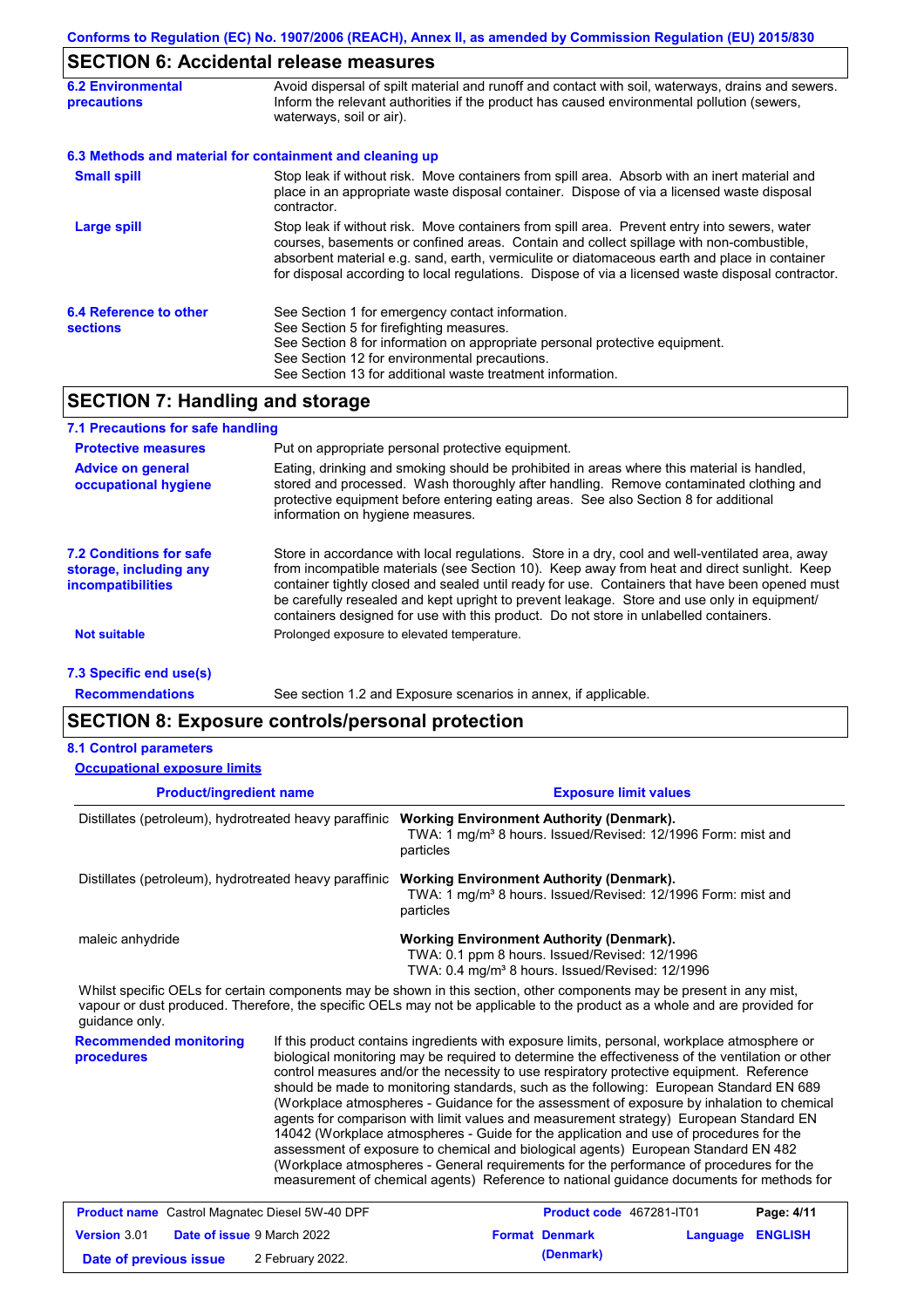# **SECTION 8: Exposure controls/personal protection**

the determination of hazardous substances will also be required.

## **Derived No Effect Level**

No DNELs/DMELs available.

### **Predicted No Effect Concentration**

No PNECs available

| <b>8.2 Exposure controls</b>                      |                                                                                                                                                                                                                                                                                                                                                                                                                                                                                                                                                                                                                                                                                                                                                                                                                                                                                                                                                                                                         |
|---------------------------------------------------|---------------------------------------------------------------------------------------------------------------------------------------------------------------------------------------------------------------------------------------------------------------------------------------------------------------------------------------------------------------------------------------------------------------------------------------------------------------------------------------------------------------------------------------------------------------------------------------------------------------------------------------------------------------------------------------------------------------------------------------------------------------------------------------------------------------------------------------------------------------------------------------------------------------------------------------------------------------------------------------------------------|
| <b>Appropriate engineering</b><br><b>controls</b> | Provide exhaust ventilation or other engineering controls to keep the relevant airborne<br>concentrations below their respective occupational exposure limits.<br>All activities involving chemicals should be assessed for their risks to health, to ensure<br>exposures are adequately controlled. Personal protective equipment should only be considered<br>after other forms of control measures (e.g. engineering controls) have been suitably evaluated.<br>Personal protective equipment should conform to appropriate standards, be suitable for use, be<br>kept in good condition and properly maintained.<br>Your supplier of personal protective equipment should be consulted for advice on selection and<br>appropriate standards. For further information contact your national organisation for standards.<br>The final choice of protective equipment will depend upon a risk assessment. It is important to<br>ensure that all items of personal protective equipment are compatible. |
| <b>Individual protection measures</b>             |                                                                                                                                                                                                                                                                                                                                                                                                                                                                                                                                                                                                                                                                                                                                                                                                                                                                                                                                                                                                         |
| <b>Hygiene measures</b>                           | Wash hands, forearms and face thoroughly after handling chemical products, before eating,<br>smoking and using the lavatory and at the end of the working period. Ensure that eyewash<br>stations and safety showers are close to the workstation location.                                                                                                                                                                                                                                                                                                                                                                                                                                                                                                                                                                                                                                                                                                                                             |
| <b>Respiratory protection</b>                     | In case of insufficient ventilation, wear suitable respiratory equipment.<br>The correct choice of respiratory protection depends upon the chemicals being handled, the<br>conditions of work and use, and the condition of the respiratory equipment. Safety procedures<br>should be developed for each intended application. Respiratory protection equipment should<br>therefore be chosen in consultation with the supplier/manufacturer and with a full assessment<br>of the working conditions.                                                                                                                                                                                                                                                                                                                                                                                                                                                                                                   |
| <b>Eye/face protection</b>                        | Safety glasses with side shields.                                                                                                                                                                                                                                                                                                                                                                                                                                                                                                                                                                                                                                                                                                                                                                                                                                                                                                                                                                       |
| <b>Skin protection</b>                            |                                                                                                                                                                                                                                                                                                                                                                                                                                                                                                                                                                                                                                                                                                                                                                                                                                                                                                                                                                                                         |
| <b>Hand protection</b>                            | <b>General Information:</b>                                                                                                                                                                                                                                                                                                                                                                                                                                                                                                                                                                                                                                                                                                                                                                                                                                                                                                                                                                             |
|                                                   | Because specific work environments and material handling practices vary, safety procedures<br>should be developed for each intended application. The correct choice of protective gloves<br>depends upon the chemicals being handled, and the conditions of work and use. Most gloves<br>provide protection for only a limited time before they must be discarded and replaced (even the<br>best chemically resistant gloves will break down after repeated chemical exposures).                                                                                                                                                                                                                                                                                                                                                                                                                                                                                                                        |
|                                                   | Gloves should be chosen in consultation with the supplier / manufacturer and taking account of<br>a full assessment of the working conditions.                                                                                                                                                                                                                                                                                                                                                                                                                                                                                                                                                                                                                                                                                                                                                                                                                                                          |
|                                                   | Recommended: Nitrile gloves.<br><b>Breakthrough time:</b>                                                                                                                                                                                                                                                                                                                                                                                                                                                                                                                                                                                                                                                                                                                                                                                                                                                                                                                                               |
|                                                   | Breakthrough time data are generated by glove manufacturers under laboratory test conditions<br>and represent how long a glove can be expected to provide effective permeation resistance. It<br>is important when following breakthrough time recommendations that actual workplace<br>conditions are taken into account. Always consult with your glove supplier for up-to-date<br>technical information on breakthrough times for the recommended glove type.<br>Our recommendations on the selection of gloves are as follows:                                                                                                                                                                                                                                                                                                                                                                                                                                                                      |
|                                                   | Continuous contact:                                                                                                                                                                                                                                                                                                                                                                                                                                                                                                                                                                                                                                                                                                                                                                                                                                                                                                                                                                                     |
|                                                   | Gloves with a minimum breakthrough time of 240 minutes, or >480 minutes if suitable gloves<br>can be obtained.<br>If suitable gloves are not available to offer that level of protection, gloves with shorter<br>breakthrough times may be acceptable as long as appropriate glove maintenance and<br>replacement regimes are determined and adhered to.                                                                                                                                                                                                                                                                                                                                                                                                                                                                                                                                                                                                                                                |
|                                                   | Short-term / splash protection:                                                                                                                                                                                                                                                                                                                                                                                                                                                                                                                                                                                                                                                                                                                                                                                                                                                                                                                                                                         |
|                                                   | Recommended breakthrough times as above.<br>It is recognised that for short-term, transient exposures, gloves with shorter breakthrough times<br>may commonly be used. Therefore, appropriate maintenance and replacement regimes must<br>be determined and rigorously followed.                                                                                                                                                                                                                                                                                                                                                                                                                                                                                                                                                                                                                                                                                                                        |
|                                                   | <b>Glove Thickness:</b>                                                                                                                                                                                                                                                                                                                                                                                                                                                                                                                                                                                                                                                                                                                                                                                                                                                                                                                                                                                 |
|                                                   |                                                                                                                                                                                                                                                                                                                                                                                                                                                                                                                                                                                                                                                                                                                                                                                                                                                                                                                                                                                                         |

| <b>Product name</b> Castrol Magnatec Diesel 5W-40 DPF |  | Product code 467281-IT01          | Page: 5/11            |                  |  |
|-------------------------------------------------------|--|-----------------------------------|-----------------------|------------------|--|
| <b>Version 3.01</b>                                   |  | <b>Date of issue 9 March 2022</b> | <b>Format Denmark</b> | Language ENGLISH |  |
| Date of previous issue                                |  | 2 February 2022.                  | (Denmark)             |                  |  |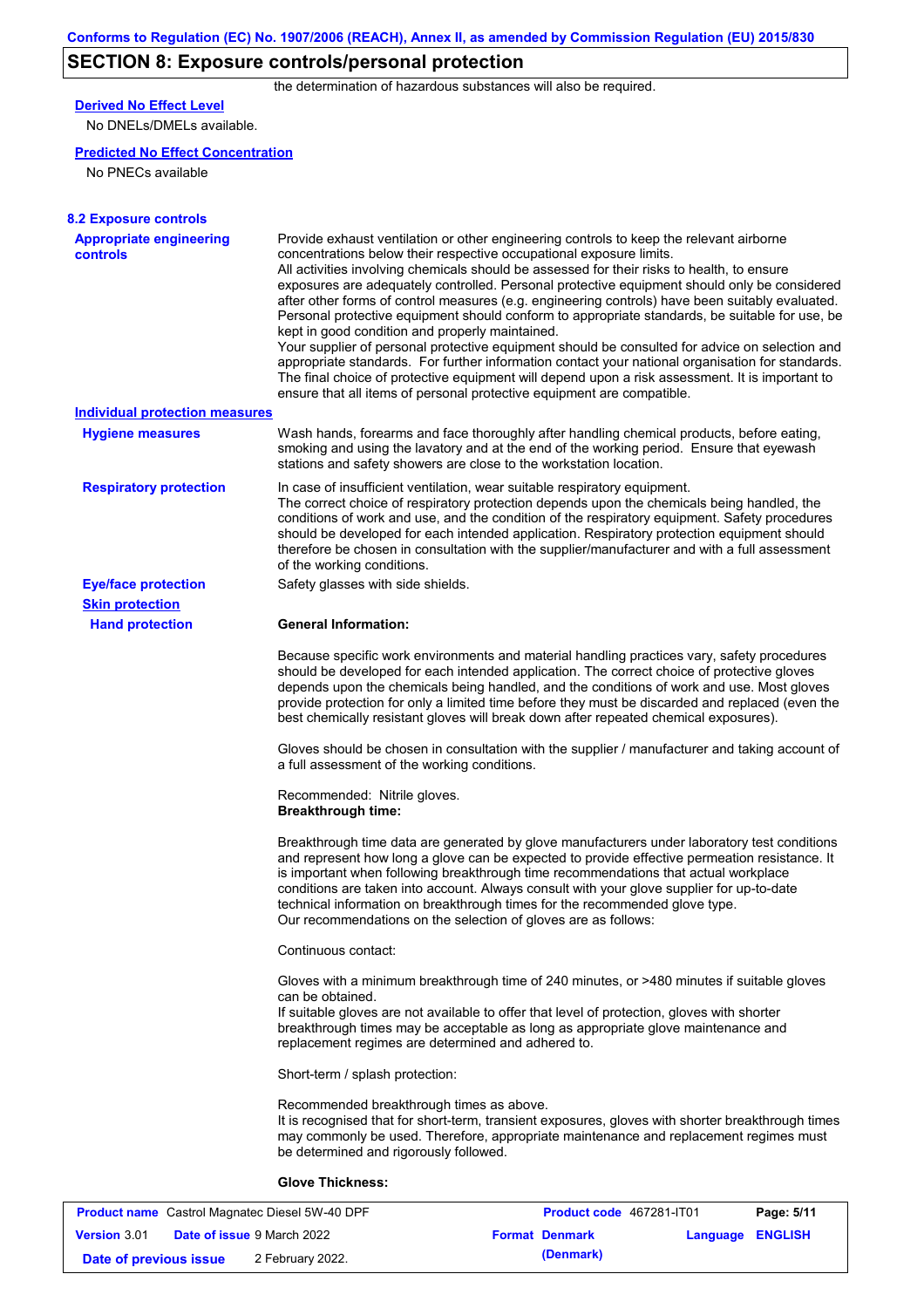# **SECTION 8: Exposure controls/personal protection**

|                                                  | For general applications, we recommend gloves with a thickness typically greater than 0.35 mm.                                                                                                                                                                                                                                                                                                                                                                                                                                                                                                                                                                                        |
|--------------------------------------------------|---------------------------------------------------------------------------------------------------------------------------------------------------------------------------------------------------------------------------------------------------------------------------------------------------------------------------------------------------------------------------------------------------------------------------------------------------------------------------------------------------------------------------------------------------------------------------------------------------------------------------------------------------------------------------------------|
|                                                  | It should be emphasised that glove thickness is not necessarily a good predictor of glove<br>resistance to a specific chemical, as the permeation efficiency of the glove will be dependent<br>on the exact composition of the glove material. Therefore, glove selection should also be based<br>on consideration of the task requirements and knowledge of breakthrough times.<br>Glove thickness may also vary depending on the glove manufacturer, the glove type and the<br>glove model. Therefore, the manufacturers' technical data should always be taken into account<br>to ensure selection of the most appropriate glove for the task.                                     |
|                                                  | Note: Depending on the activity being conducted, gloves of varying thickness may be required<br>for specific tasks. For example:                                                                                                                                                                                                                                                                                                                                                                                                                                                                                                                                                      |
|                                                  | • Thinner gloves (down to 0.1 mm or less) may be required where a high degree of manual<br>dexterity is needed. However, these gloves are only likely to give short duration protection and<br>would normally be just for single use applications, then disposed of.                                                                                                                                                                                                                                                                                                                                                                                                                  |
|                                                  | • Thicker gloves (up to 3 mm or more) may be required where there is a mechanical (as well<br>as a chemical) risk i.e. where there is abrasion or puncture potential.                                                                                                                                                                                                                                                                                                                                                                                                                                                                                                                 |
| <b>Skin and body</b>                             | Use of protective clothing is good industrial practice.<br>Personal protective equipment for the body should be selected based on the task being<br>performed and the risks involved and should be approved by a specialist before handling this<br>product.<br>Cotton or polyester/cotton overalls will only provide protection against light superficial<br>contamination that will not soak through to the skin. Overalls should be laundered on a regular<br>basis. When the risk of skin exposure is high (e.g. when cleaning up spillages or if there is a<br>risk of splashing) then chemical resistant aprons and/or impervious chemical suits and boots<br>will be required. |
| <b>Refer to standards:</b>                       | Respiratory protection: EN 529<br>Gloves: EN 420, EN 374<br>Eye protection: EN 166<br>Filtering half-mask: EN 149<br>Filtering half-mask with valve: EN 405<br>Half-mask: EN 140 plus filter<br>Full-face mask: EN 136 plus filter<br>Particulate filters: EN 143<br>Gas/combined filters: EN 14387                                                                                                                                                                                                                                                                                                                                                                                   |
| <b>Environmental exposure</b><br><b>controls</b> | Emissions from ventilation or work process equipment should be checked to ensure they<br>comply with the requirements of environmental protection legislation. In some cases, fume<br>scrubbers, filters or engineering modifications to the process equipment will be necessary to<br>reduce emissions to acceptable levels.                                                                                                                                                                                                                                                                                                                                                         |

### **SECTION 9: Physical and chemical properties**

The conditions of measurement of all properties are at standard temperature and pressure unless otherwise indicated.

#### **9.1 Information on basic physical and chemical properties**

| <b>Appearance</b>                                      |                                              |                          |            |
|--------------------------------------------------------|----------------------------------------------|--------------------------|------------|
| <b>Physical state</b>                                  | Liquid.                                      |                          |            |
| <b>Colour</b>                                          | Amber.                                       |                          |            |
| <b>Odour</b>                                           | Not available.                               |                          |            |
| <b>Odour threshold</b>                                 | Not available.                               |                          |            |
| pH                                                     | Not applicable.                              |                          |            |
| <b>Melting point/freezing point</b>                    | Not available.                               |                          |            |
| Initial boiling point and boiling<br>range             | Not available.                               |                          |            |
| <b>Pour point</b>                                      | -42 $^{\circ}$ C                             |                          |            |
| <b>Flash point</b>                                     | Closed cup: 203°C (397.4°F) [Pensky-Martens] |                          |            |
| <b>Evaporation rate</b>                                | Not available.                               |                          |            |
| <b>Flammability (solid, gas)</b>                       | Not available.                               |                          |            |
| <b>Upper/lower flammability or</b><br>explosive limits | Not available.                               |                          |            |
| <b>Vapour pressure</b>                                 | Not available.                               |                          |            |
| <b>Product name</b> Castrol Magnatec Diesel 5W-40 DPF  |                                              | Product code 467281-IT01 | Page: 6/11 |

|                        | <b>Product name</b> Castrol Magnatec Diesel 5W-40 DPF | <b>Product code</b> 40/281-1101 |                  | Page: 6/11 |
|------------------------|-------------------------------------------------------|---------------------------------|------------------|------------|
| <b>Version</b> $3.01$  | <b>Date of issue 9 March 2022</b>                     | <b>Format Denmark</b>           | Language ENGLISH |            |
| Date of previous issue | 2 February 2022.                                      | (Denmark)                       |                  |            |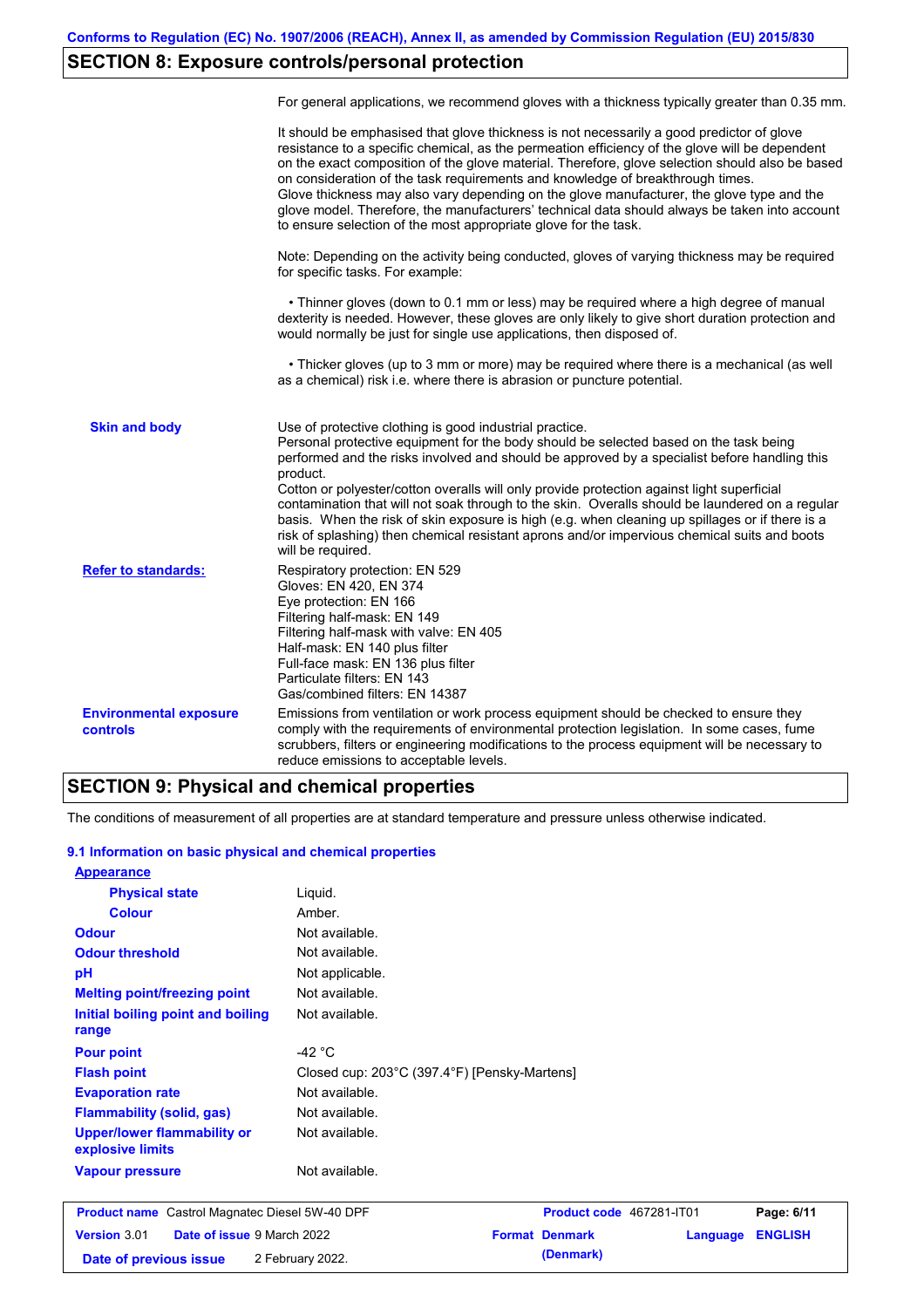## **SECTION 9: Physical and chemical properties**

|                                                   | Vapour Pressure at 20°C                                                                                                                 |           |         | Vapour pressure at 50°C |                     |     |               |
|---------------------------------------------------|-----------------------------------------------------------------------------------------------------------------------------------------|-----------|---------|-------------------------|---------------------|-----|---------------|
|                                                   | <b>Ingredient name</b>                                                                                                                  | mm Hg kPa |         | <b>Method</b>           | <sub>mm</sub><br>Hg | kPa | <b>Method</b> |
|                                                   | Distillates (petroleum),<br>hydrotreated heavy<br>paraffinic                                                                            | < 0.08    | < 0.011 | <b>ASTM D 5191</b>      |                     |     |               |
|                                                   | Distillates (petroleum),<br>hydrotreated heavy<br>paraffinic                                                                            | < 0.08    | < 0.011 | <b>ASTM D 5191</b>      |                     |     |               |
| <b>Vapour density</b>                             | Not available.                                                                                                                          |           |         |                         |                     |     |               |
| <b>Relative density</b>                           | Not available.                                                                                                                          |           |         |                         |                     |     |               |
| <b>Density</b>                                    | <1000 kg/m <sup>3</sup> (<1 g/cm <sup>3</sup> ) at 20 <sup>°</sup> C                                                                    |           |         |                         |                     |     |               |
| <b>Solubility(ies)</b>                            | insoluble in water.                                                                                                                     |           |         |                         |                     |     |               |
| <b>Partition coefficient: n-octanol/</b><br>water | Not applicable.                                                                                                                         |           |         |                         |                     |     |               |
| <b>Auto-ignition temperature</b>                  | Not available.                                                                                                                          |           |         |                         |                     |     |               |
| <b>Decomposition temperature</b>                  | Not available.                                                                                                                          |           |         |                         |                     |     |               |
| <b>Viscosity</b>                                  | Kinematic: 75.5 mm <sup>2</sup> /s (75.5 cSt) at 40 $^{\circ}$ C<br>Kinematic: 12.8 to 16 mm <sup>2</sup> /s (12.8 to 16 cSt) at 100 °C |           |         |                         |                     |     |               |
| <b>Explosive properties</b>                       | Not available.                                                                                                                          |           |         |                         |                     |     |               |
| <b>Oxidising properties</b>                       | Not available.                                                                                                                          |           |         |                         |                     |     |               |
| <b>Particle characteristics</b>                   |                                                                                                                                         |           |         |                         |                     |     |               |
| <b>Median particle size</b>                       | Not applicable.                                                                                                                         |           |         |                         |                     |     |               |
| 9.2 Other information                             |                                                                                                                                         |           |         |                         |                     |     |               |
| No additional information.                        |                                                                                                                                         |           |         |                         |                     |     |               |

# **SECTION 10: Stability and reactivity**

| <b>10.1 Reactivity</b>                            | No specific test data available for this product. Refer to Conditions to avoid and Incompatible<br>materials for additional information.                                |
|---------------------------------------------------|-------------------------------------------------------------------------------------------------------------------------------------------------------------------------|
| <b>10.2 Chemical stability</b>                    | The product is stable.                                                                                                                                                  |
| <b>10.3 Possibility of</b><br>hazardous reactions | Under normal conditions of storage and use, hazardous reactions will not occur.<br>Under normal conditions of storage and use, hazardous polymerisation will not occur. |
| <b>10.4 Conditions to avoid</b>                   | Avoid all possible sources of ignition (spark or flame).                                                                                                                |
| <b>10.5 Incompatible materials</b>                | Reactive or incompatible with the following materials: oxidising materials.                                                                                             |
| <b>10.6 Hazardous</b><br>decomposition products   | Under normal conditions of storage and use, hazardous decomposition products should not be<br>produced.                                                                 |

## **SECTION 11: Toxicological information**

### **11.1 Information on toxicological effects**

**Acute toxicity estimates**

| <b>Product/ingredient name</b>                        |                                                               | Oral (mg/<br>kg) | <b>Dermal</b><br>(mg/kg) | <b>Inhalation</b><br>(gases)<br>(ppm) | <b>Inhalation</b><br>(vapours)<br>(mg/l) | <b>Inhalation</b><br>(dusts)<br>and mists)<br>(mg/l)                                 |
|-------------------------------------------------------|---------------------------------------------------------------|------------------|--------------------------|---------------------------------------|------------------------------------------|--------------------------------------------------------------------------------------|
| maleic anhydride                                      |                                                               | 500              | N/A                      | N/A                                   | N/A                                      | N/A                                                                                  |
| <b>Information on likely</b><br>routes of exposure    | Routes of entry anticipated: Dermal, Inhalation.              |                  |                          |                                       |                                          |                                                                                      |
| <b>Potential acute health effects</b>                 |                                                               |                  |                          |                                       |                                          |                                                                                      |
|                                                       |                                                               |                  |                          |                                       |                                          |                                                                                      |
| <b>Inhalation</b>                                     | delayed following exposure.                                   |                  |                          |                                       |                                          | Exposure to decomposition products may cause a health hazard. Serious effects may be |
| Ingestion                                             | No known significant effects or critical hazards.             |                  |                          |                                       |                                          |                                                                                      |
| <b>Skin contact</b>                                   | Defatting to the skin. May cause skin dryness and irritation. |                  |                          |                                       |                                          |                                                                                      |
| Eye contact                                           | No known significant effects or critical hazards.             |                  |                          |                                       |                                          |                                                                                      |
| <b>Product name</b> Castrol Magnatec Diesel 5W-40 DPF |                                                               |                  |                          | Product code 467281-IT01              |                                          | Page: 7/11                                                                           |
| Version 3.01<br>Date of issue 9 March 2022            |                                                               |                  | <b>Format Denmark</b>    |                                       |                                          | <b>ENGLISH</b><br>Language                                                           |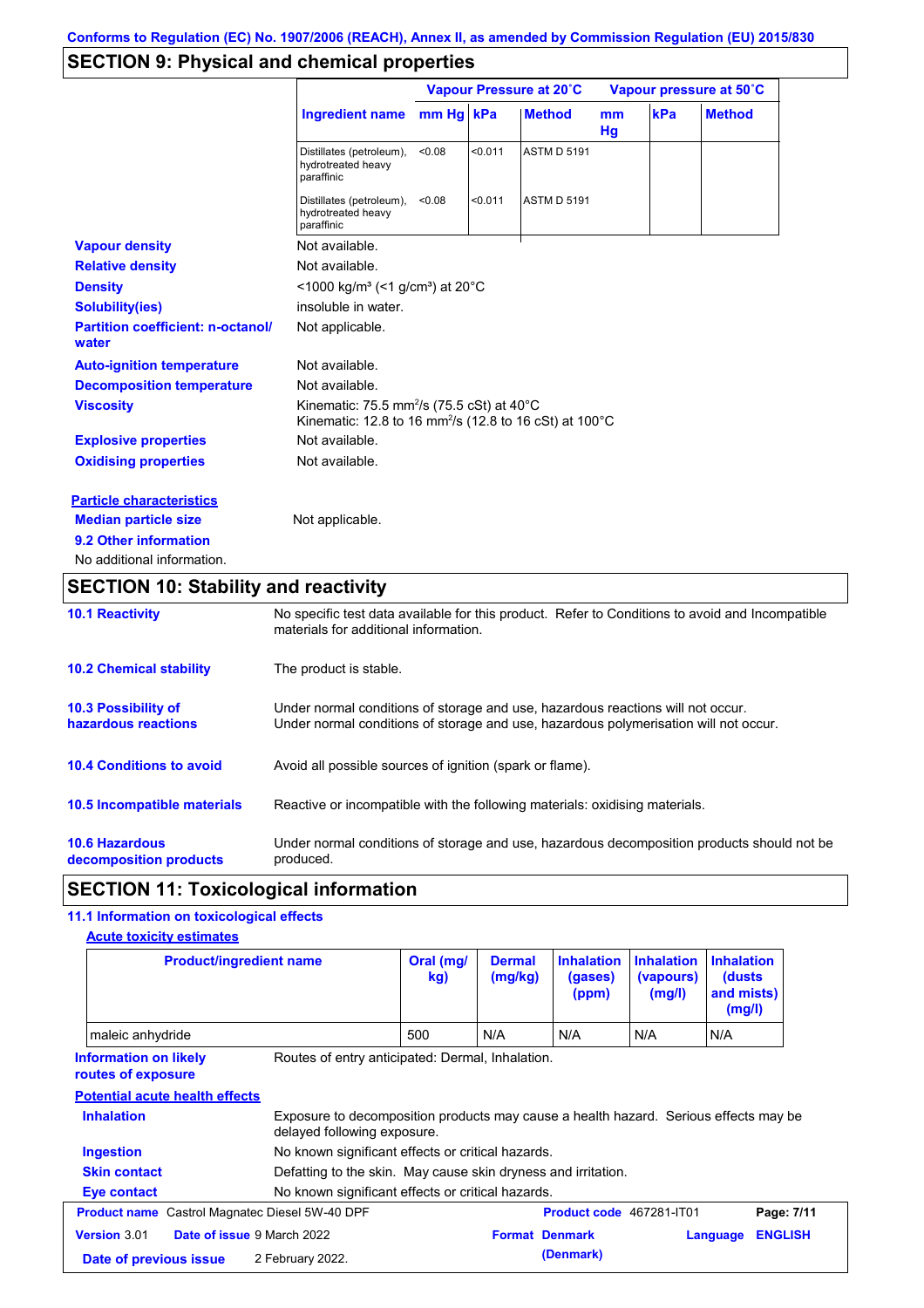## **SECTION 11: Toxicological information**

|                                         | Symptoms related to the physical, chemical and toxicological characteristics                                                                                                                                                                                                                                                                                                                                    |
|-----------------------------------------|-----------------------------------------------------------------------------------------------------------------------------------------------------------------------------------------------------------------------------------------------------------------------------------------------------------------------------------------------------------------------------------------------------------------|
| <b>Inhalation</b>                       | No specific data.                                                                                                                                                                                                                                                                                                                                                                                               |
| <b>Ingestion</b>                        | No specific data.                                                                                                                                                                                                                                                                                                                                                                                               |
| <b>Skin contact</b>                     | Adverse symptoms may include the following:<br>irritation<br>dryness<br>cracking                                                                                                                                                                                                                                                                                                                                |
| <b>Eye contact</b>                      | No specific data.                                                                                                                                                                                                                                                                                                                                                                                               |
|                                         | Delayed and immediate effects as well as chronic effects from short and long-term exposure                                                                                                                                                                                                                                                                                                                      |
| <b>Inhalation</b>                       | Overexposure to the inhalation of airborne droplets or aerosols may cause irritation of the<br>respiratory tract.                                                                                                                                                                                                                                                                                               |
| <b>Ingestion</b>                        | Ingestion of large quantities may cause nausea and diarrhoea.                                                                                                                                                                                                                                                                                                                                                   |
| <b>Skin contact</b>                     | Prolonged or repeated contact can defat the skin and lead to irritation and/or dermatitis.                                                                                                                                                                                                                                                                                                                      |
| <b>Eye contact</b>                      | Potential risk of transient stinging or redness if accidental eye contact occurs.                                                                                                                                                                                                                                                                                                                               |
| <b>Potential chronic health effects</b> |                                                                                                                                                                                                                                                                                                                                                                                                                 |
| <b>General</b>                          | <b>USED ENGINE OILS</b><br>Combustion products resulting from the operation of internal combustion engines contaminate<br>engine oils during use. Used engine oil may contain hazardous components which have the<br>potential to cause skin cancer. Frequent or prolonged contact with all types and makes of used<br>engine oil must therefore be avoided and a high standard of personal hygiene maintained. |
| <b>Carcinogenicity</b>                  | No known significant effects or critical hazards.                                                                                                                                                                                                                                                                                                                                                               |
| <b>Mutagenicity</b>                     | No known significant effects or critical hazards.                                                                                                                                                                                                                                                                                                                                                               |
| <b>Developmental effects</b>            | No known significant effects or critical hazards.                                                                                                                                                                                                                                                                                                                                                               |
| <b>Fertility effects</b>                | No known significant effects or critical hazards.                                                                                                                                                                                                                                                                                                                                                               |

### **SECTION 12: Ecological information**

|  | <b>12.1 Toxicity</b> |  |  |
|--|----------------------|--|--|
|  |                      |  |  |

**Environmental hazards** Not classified as dangerous

#### **12.2 Persistence and degradability**

Expected to be biodegradable.

#### **12.3 Bioaccumulative potential**

This product is not expected to bioaccumulate through food chains in the environment.

| 12.4 Mobility in soil                                         |                                                                      |
|---------------------------------------------------------------|----------------------------------------------------------------------|
| <b>Soil/water partition</b><br>coefficient (K <sub>oc</sub> ) | Not available.                                                       |
| <b>Mobility</b>                                               | Spillages may penetrate the soil causing ground water contamination. |

#### **12.5 Results of PBT and vPvB assessment**

Product does not meet the criteria for PBT or vPvB according to Regulation (EC) No. 1907/2006, Annex XIII.

### **12.6 Other adverse effects Other ecological information**

Spills may form a film on water surfaces causing physical damage to organisms. Oxygen transfer could also be impaired.

### **SECTION 13: Disposal considerations**

| <b>13.1 Waste treatment methods</b>   |                                                                                                                                                                      |
|---------------------------------------|----------------------------------------------------------------------------------------------------------------------------------------------------------------------|
| <b>Product</b>                        |                                                                                                                                                                      |
| <b>Methods of disposal</b>            | Where possible, arrange for product to be recycled. Dispose of via an authorised person/<br>licensed waste disposal contractor in accordance with local regulations. |
| <b>Hazardous waste</b>                | Yes.                                                                                                                                                                 |
| <b>European waste catalogue (EWC)</b> |                                                                                                                                                                      |
| <b>Waste code</b>                     | <b>Waste designation</b>                                                                                                                                             |
| 13 02 08*                             | other engine, gear and lubricating oils                                                                                                                              |

However, deviation from the intended use and/or the presence of any potential contaminants may require an alternative waste disposal code to be assigned by the end user.

|                        | <b>Product name</b> Castrol Magnatec Diesel 5W-40 DPF | <b>Product code</b> 467281-IT01 |                  | Page: 8/11 |
|------------------------|-------------------------------------------------------|---------------------------------|------------------|------------|
| <b>Version 3.01</b>    | <b>Date of issue 9 March 2022</b>                     | <b>Format Denmark</b>           | Language ENGLISH |            |
| Date of previous issue | 2 February 2022.                                      | (Denmark)                       |                  |            |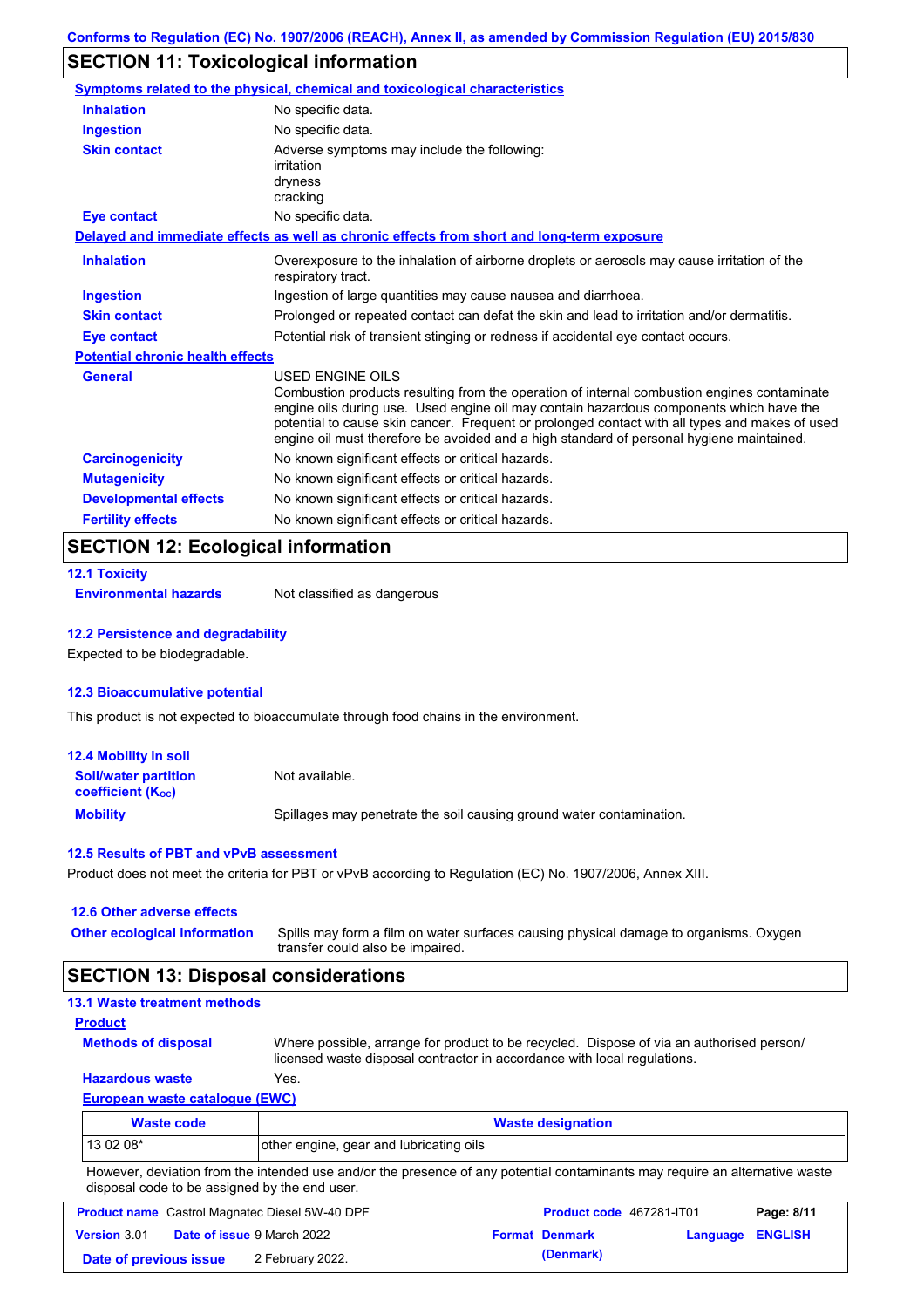# **SECTION 13: Disposal considerations**

| <b>Packaging</b>                         |                                                                                                                                                                                                                                         |
|------------------------------------------|-----------------------------------------------------------------------------------------------------------------------------------------------------------------------------------------------------------------------------------------|
| <b>Methods of disposal</b>               | Where possible, arrange for product to be recycled. Dispose of via an authorised person/<br>licensed waste disposal contractor in accordance with local regulations.                                                                    |
| <b>Special precautions</b>               | This material and its container must be disposed of in a safe way. Empty containers or liners<br>may retain some product residues. Avoid dispersal of spilt material and runoff and contact with<br>soil, waterways, drains and sewers. |
| Denmark - Waste group                    | А                                                                                                                                                                                                                                       |
| <b>References</b>                        | Commission 2014/955/EU<br>Directive 2008/98/EC                                                                                                                                                                                          |
| <b>SECTION 14: Transport information</b> |                                                                                                                                                                                                                                         |

|                                                | <b>ADR/RID</b> | <b>ADN</b>     | <b>IMDG</b>    | <b>IATA</b>    |
|------------------------------------------------|----------------|----------------|----------------|----------------|
| 14.1 UN number                                 | Not regulated. | Not regulated. | Not regulated. | Not regulated. |
| 14.2 UN proper<br>shipping name                |                |                | -              |                |
| <b>14.3 Transport</b><br>hazard class(es)      |                |                |                |                |
| 14.4 Packing<br>group                          |                |                |                |                |
| 14.5<br><b>Environmental</b><br><b>hazards</b> | No.            | No.            | No.            | No.            |
| <b>Additional</b><br>information               |                |                |                |                |

**14.6 Special precautions for user** Not available.

| <b>14.7 Transport in bulk</b> | Not available. |
|-------------------------------|----------------|
| according to <b>IMO</b>       |                |
| <b>instruments</b>            |                |

## **SECTION 15: Regulatory information**

|                                                                                                                                                          | 15.1 Safety, health and environmental regulations/legislation specific for the substance or mixture                            |                          |          |                |
|----------------------------------------------------------------------------------------------------------------------------------------------------------|--------------------------------------------------------------------------------------------------------------------------------|--------------------------|----------|----------------|
| EU Regulation (EC) No. 1907/2006 (REACH)                                                                                                                 |                                                                                                                                |                          |          |                |
|                                                                                                                                                          | <b>Annex XIV - List of substances subject to authorisation</b>                                                                 |                          |          |                |
| <b>Annex XIV</b>                                                                                                                                         |                                                                                                                                |                          |          |                |
| None of the components are listed.                                                                                                                       |                                                                                                                                |                          |          |                |
| <b>Substances of very high concern</b>                                                                                                                   |                                                                                                                                |                          |          |                |
| None of the components are listed.                                                                                                                       |                                                                                                                                |                          |          |                |
| EU Regulation (EC) No. 1907/2006 (REACH)                                                                                                                 |                                                                                                                                |                          |          |                |
| <b>Annex XVII - Restrictions</b><br>on the manufacture.<br>placing on the market<br>and use of certain<br>dangerous substances,<br>mixtures and articles | Not applicable.                                                                                                                |                          |          |                |
| <b>Other regulations</b>                                                                                                                                 |                                                                                                                                |                          |          |                |
| <b>REACH Status</b>                                                                                                                                      | The company, as identified in Section 1, sells this product in the EU in compliance with the<br>current requirements of REACH. |                          |          |                |
| <b>United States inventory</b><br>(TSCA 8b)                                                                                                              | All components are active or exempted.                                                                                         |                          |          |                |
| <b>Australia inventory (AIIC)</b>                                                                                                                        | All components are listed or exempted.                                                                                         |                          |          |                |
| <b>Canada inventory</b>                                                                                                                                  | All components are listed or exempted.                                                                                         |                          |          |                |
| <b>China inventory (IECSC)</b>                                                                                                                           | At least one component is not listed.                                                                                          |                          |          |                |
| <b>Japan inventory (CSCL)</b>                                                                                                                            | All components are listed or exempted.                                                                                         |                          |          |                |
| <b>Product name</b> Castrol Magnatec Diesel 5W-40 DPF                                                                                                    |                                                                                                                                | Product code 467281-IT01 |          | Page: 9/11     |
| Version 3.01                                                                                                                                             | Date of issue 9 March 2022                                                                                                     | <b>Format Denmark</b>    | Language | <b>ENGLISH</b> |
| Date of previous issue                                                                                                                                   | 2 February 2022.                                                                                                               | (Denmark)                |          |                |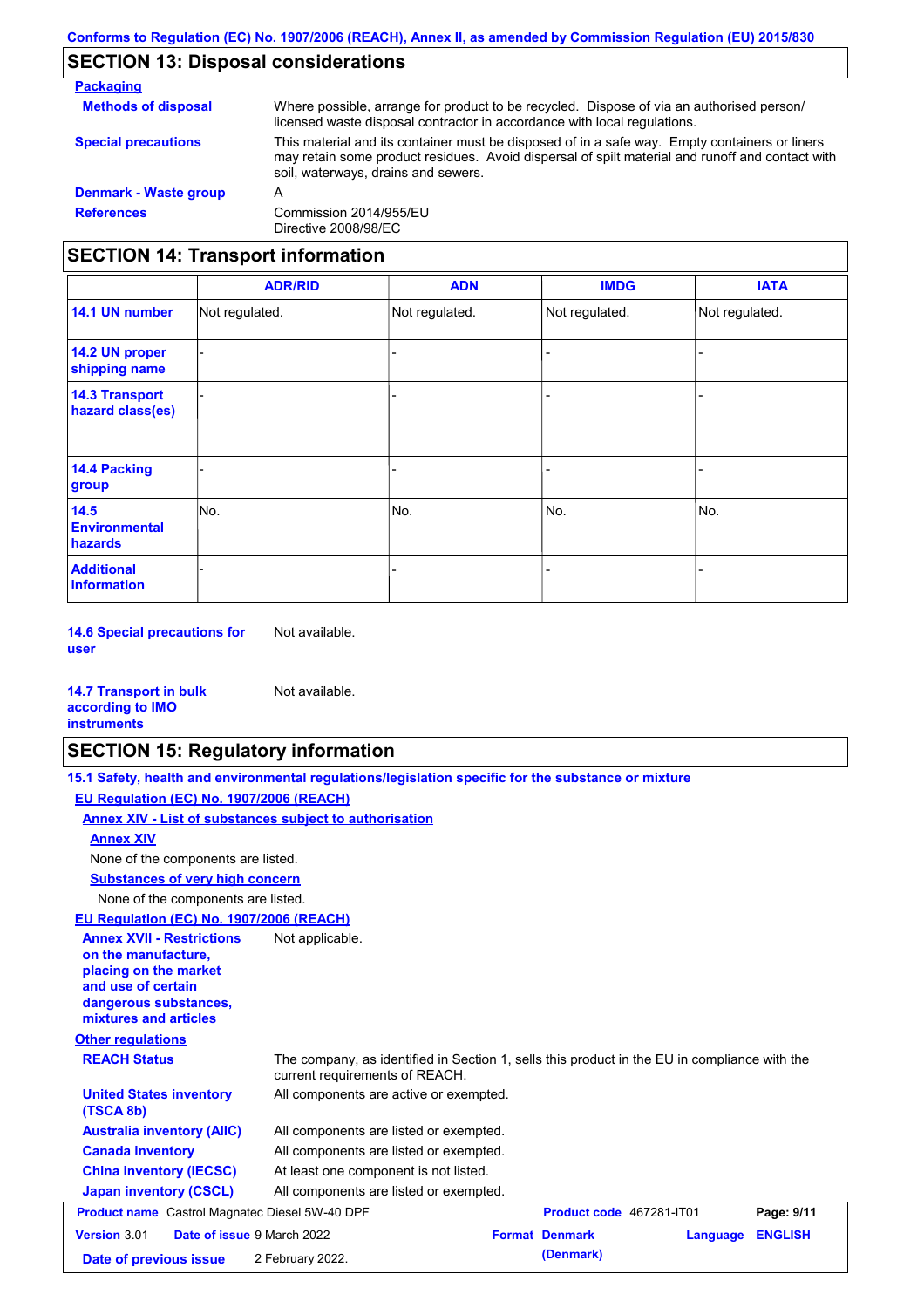## **SECTION 15: Regulatory information**

| <b>Korea inventory (KECI)</b>                                   | All components are listed or exempted. |
|-----------------------------------------------------------------|----------------------------------------|
| <b>Philippines inventory</b><br>(PICCS)                         | At least one component is not listed.  |
| <b>Taiwan Chemical</b><br><b>Substances Inventory</b><br>(TCSI) | All components are listed or exempted. |
| Ozone depleting substances (1005/2009/EU)                       |                                        |
| Not listed.                                                     |                                        |
|                                                                 |                                        |
| Prior Informed Consent (PIC) (649/2012/EU)                      |                                        |
| Not listed.                                                     |                                        |
| <b>Persistent Organic Pollutants</b><br>Not listed.             |                                        |
| <b>EU - Water framework directive - Priority substances</b>     |                                        |
| None of the components are listed.                              |                                        |
| <b>Seveso Directive</b>                                         |                                        |
| This product is not controlled under the Seveso Directive.      |                                        |
| <b>National regulations</b>                                     |                                        |
| <b>List of undesirable</b><br><b>substances</b>                 | Not listed                             |
|                                                                 |                                        |
|                                                                 |                                        |

| <b>15.2 Chemical safety</b> | A Chemical Safety Assessment has been carried out for one or more of the substances within  |
|-----------------------------|---------------------------------------------------------------------------------------------|
| assessment                  | this mixture. A Chemical Safety Assessment has not been carried out for the mixture itself. |
|                             |                                                                                             |

# **SECTION 16: Other information**

**Version** 3.01

|                                                       | Inland Waterway<br>ADR = The European Agreement concerning the International Carriage of Dangerous Goods by<br>Road<br>ATE = Acute Toxicity Estimate |                                |  |  |  |
|-------------------------------------------------------|------------------------------------------------------------------------------------------------------------------------------------------------------|--------------------------------|--|--|--|
|                                                       |                                                                                                                                                      |                                |  |  |  |
|                                                       |                                                                                                                                                      |                                |  |  |  |
|                                                       |                                                                                                                                                      |                                |  |  |  |
|                                                       | <b>BCF = Bioconcentration Factor</b><br>CAS = Chemical Abstracts Service                                                                             |                                |  |  |  |
|                                                       |                                                                                                                                                      |                                |  |  |  |
|                                                       | CSA = Chemical Safety Assessment                                                                                                                     |                                |  |  |  |
|                                                       | CSR = Chemical Safety Report                                                                                                                         |                                |  |  |  |
|                                                       | <b>DMEL = Derived Minimal Effect Level</b>                                                                                                           |                                |  |  |  |
|                                                       |                                                                                                                                                      | DNEL = Derived No Effect Level |  |  |  |
|                                                       | EINECS = European Inventory of Existing Commercial chemical Substances                                                                               |                                |  |  |  |
|                                                       | ES = Exposure Scenario                                                                                                                               |                                |  |  |  |
|                                                       | EUH statement = CLP-specific Hazard statement                                                                                                        |                                |  |  |  |
|                                                       | EWC = European Waste Catalogue                                                                                                                       |                                |  |  |  |
|                                                       | GHS = Globally Harmonized System of Classification and Labelling of Chemicals                                                                        |                                |  |  |  |
|                                                       | IATA = International Air Transport Association                                                                                                       |                                |  |  |  |
|                                                       | IBC = Intermediate Bulk Container                                                                                                                    |                                |  |  |  |
|                                                       | <b>IMDG</b> = International Maritime Dangerous Goods                                                                                                 |                                |  |  |  |
|                                                       | LogPow = logarithm of the octanol/water partition coefficient                                                                                        |                                |  |  |  |
|                                                       | MARPOL = International Convention for the Prevention of Pollution From Ships, 1973 as                                                                |                                |  |  |  |
|                                                       | modified by the Protocol of 1978. ("Marpol" = marine pollution)                                                                                      |                                |  |  |  |
|                                                       | OECD = Organisation for Economic Co-operation and Development                                                                                        |                                |  |  |  |
|                                                       | PBT = Persistent, Bioaccumulative and Toxic                                                                                                          |                                |  |  |  |
|                                                       | <b>PNEC = Predicted No Effect Concentration</b>                                                                                                      |                                |  |  |  |
|                                                       | REACH = Registration, Evaluation, Authorisation and Restriction of Chemicals Regulation                                                              |                                |  |  |  |
|                                                       | [Regulation (EC) No. 1907/2006]                                                                                                                      |                                |  |  |  |
|                                                       | RID = The Regulations concerning the International Carriage of Dangerous Goods by Rail                                                               |                                |  |  |  |
|                                                       | <b>RRN = REACH Registration Number</b>                                                                                                               |                                |  |  |  |
|                                                       | SADT = Self-Accelerating Decomposition Temperature                                                                                                   |                                |  |  |  |
|                                                       | SVHC = Substances of Very High Concern                                                                                                               |                                |  |  |  |
|                                                       | STOT-RE = Specific Target Organ Toxicity - Repeated Exposure                                                                                         |                                |  |  |  |
|                                                       | STOT-SE = Specific Target Organ Toxicity - Single Exposure                                                                                           |                                |  |  |  |
|                                                       | TWA = Time weighted average                                                                                                                          |                                |  |  |  |
|                                                       | $UN = United Nations$                                                                                                                                |                                |  |  |  |
|                                                       | UVCB = Complex hydrocarbon substance                                                                                                                 |                                |  |  |  |
| <b>Product name</b> Castrol Magnatec Diesel 5W-40 DPF | <b>Product code</b> 467281-IT01<br>Page: 10/11                                                                                                       |                                |  |  |  |

**Date of issue** 9 March 2022 **Format Denmark Language ENGLISH**

**Date of previous issue** 2 February 2022. **Conservative COMPONEY (Denmark)** 2 **(Denmark)**